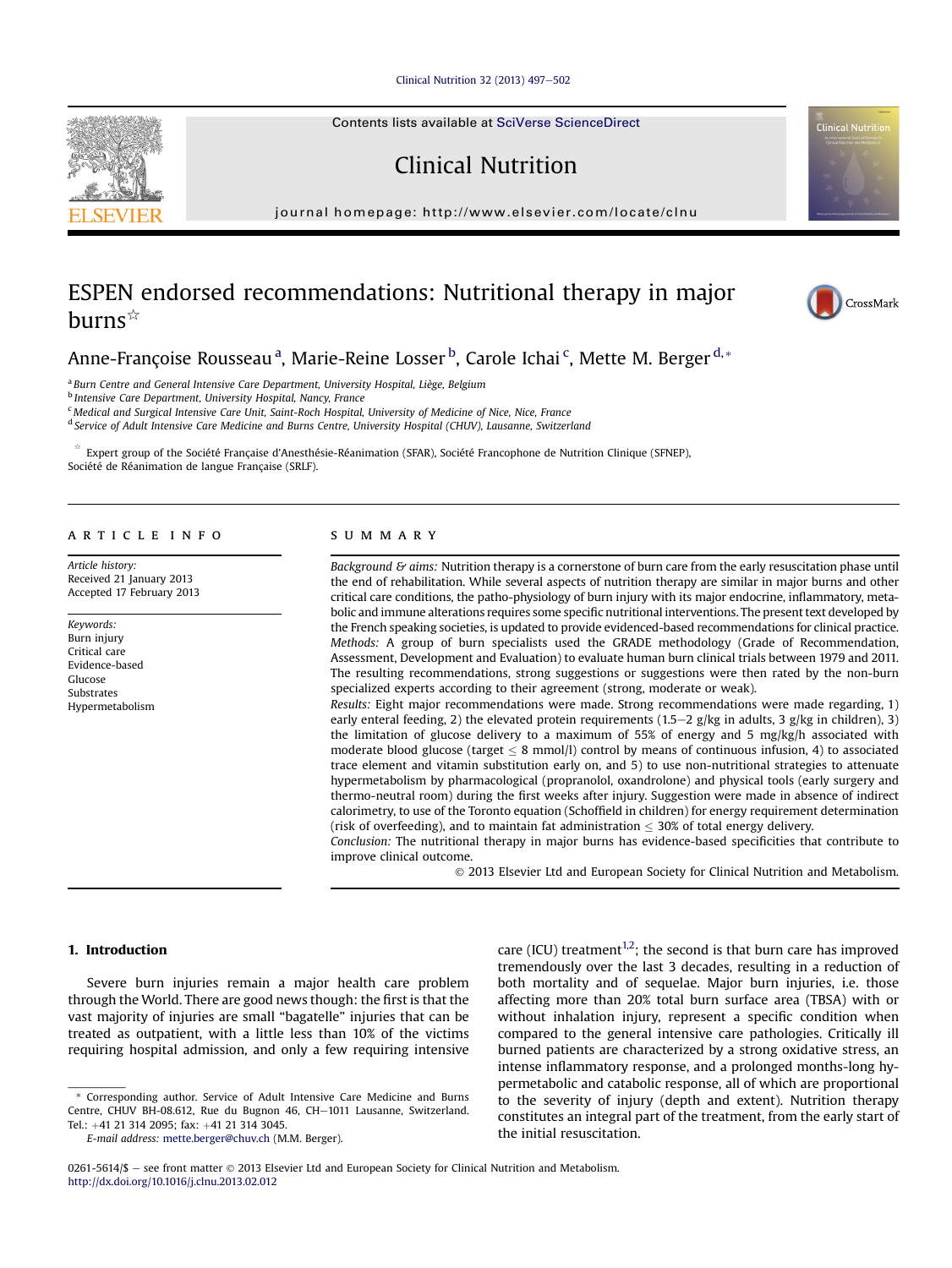The body of literature concerning burns' nutrition has increased over the 3 last decades, while some important trials should be completed during 2013. The American Burn Association (ABA) published guidelines for the management of burn injuries in 2001.<sup>3</sup> based on a Medline search including years 1966 through 1998. As many aspects of management have evolved since that date, and particularly those concerning energy requirements, the French speaking societies included a revision of nutritional therapy in major burns in their upcoming global nutrition guidelines.

## 2. Material and methods

Experts in charge of burns' nutrition were nominated based on their experience by delegates of three scientific societies: Société Française d'Anesthésie-Réanimation (SFAR), Société de Réanimation de Langue Française (SRLF) and Société Francophone de Nutrition Clinique et Métabolisme (SFNEP).

Based on a PUBMED search including human studies 1979 through 2011, the experts produced a review of the literature and elaborated a French version of recommendations using the GRADE methodology (Grade of Recommendation, Assessment, Development and Evaluation), $4$  that was validated by the widened nonburn specialized expert group. This method takes into account the quality of evidence study limitations, inconsistency of results, indirectness of evidence, Imprecision, reporting bias, the balance between benefits versus harms, and endpoint relevance.

The quality of evidence of each study used to support the recommendations was systematically specified (the supplemental online Table provides the list of the studies included in the analysis). The global evidence quality was therefore up- or down-modulated by the weight of these three additional factors. Each recommendation was thus allocated a final level of evidence which determined its wording: "we recommend" (or "we do not recommend") for a strong recommendation, "we strongly suggest" (or "we strongly do not suggest") for a moderate recommendation, "we suggest" (or "we do not suggest") for a weak recommendation. Each recommendation was then rated by all experts on a scale from 1 to 9 (1 = disagreement, 9 = agreement). A median score was calculated (after exclusion of the highest or lowest ratings, if necessary) that could fall into one of 3 zones:  $[1-3]$  = disagreement;  $[4 6$ ] = indecision; [7–9] = agreement. If the confidence interval of the median was within the first or last zone, the strength of the recommendation was considered to be weak or strong, respectively. With this methodology, strength of recommendation has to

#### Table 1

Summary of statements.

be distinguished from the level of agreement (or disagreement) obtained from the vote of the experts: for example, it is possible to propose a weak recommendation with a strong agreement, or inversely a strong recommendation with weak agreement (e.g. for the use of rhGH in children).

### 3. Recommendations

Major burn patients are first of all critically ill. By default general ICU recommendations apply. Many high quality human studies, i.e. randomized and placebo controlled with reasonable number of patients, were published during the period, investigating major burn specific issues, enabling a reasonable GRADE rating (Table 1).

## 3.1. Route of feeding

The gastrointestinal tract is particularly at risk during the early burn resuscitation phase due to the major stress resulting from burn injuries and from the treatment required to maintain life. As a result of the early massive capillary leak causing an hypovolemic shock, large amounts of crystalloids are required during the first 24-48 h to maintain blood pressure. The fluid resuscitation causes generalized edema, including in the gut, contributing to the development of a paralytic ileus in case the gastrointestinal tract is not used early on. Intestinal permeability is also significantly increased shortly after injury compared to other ICU conditions.<sup>[5](#page-4-0)</sup> Very early enteral feeding, i.e. initiated within the first  $6-12$  h after injury by the gastric route is associated with numerous clinical and biological advantages, such as attenuation of the stress hormone levels, of the hypermetabolic response, $6$  results in increased  $immunoglobin$  production, $7$  reduction of stress ulcers, while reducing the risk of malnutrition and of energy deficit.<sup>[8,9](#page-4-0)</sup>

The gastric route should be attempted first, keeping the postpyloric access option or even percutaneous endoscopic gastrostomy (PEG) as backup in case of pyloric dysfunction in the most severely burned patients.

The choice of the feeding solution does not differ from other critically ill patients with preference of polymeric, high energy, high nitrogen solutions.<sup>[10](#page-4-0)</sup> Fibers are recommended from the start as these patients are exposed to a high risk of constipation due to the important fluid movements and high doses of sedatives and opioids frequently required for analgesia. Parenteral nutrition (PN) is an alternative that is indicated only in case of enteral feeding

| Topic                           |                                                                                                                                                                                                                                             | Grade | Agreement |
|---------------------------------|---------------------------------------------------------------------------------------------------------------------------------------------------------------------------------------------------------------------------------------------|-------|-----------|
| Indication                      | Nutritional therapy should be initiated early within 12 h of injury, preferentially by the enteral route.                                                                                                                                   | В     | strong    |
| Route                           | We recommend to give priority to the enteral route, parenteral administration being rarely indicated                                                                                                                                        |       | strong    |
| Energy requirements &           | We recommend considering indirect calorimetry as a gold standard to assess energy requirements. If not available                                                                                                                            | D     | weak      |
| predictive Equations            | or not suitable, we recommend using the Toronto equation for burn adults. For burn children, we suggest to use<br>Schoffield formula                                                                                                        |       |           |
| Proteins                        | Protein requirements, are higher than in other categories of patients, and should be set around $1.5-2.0$ g/kg in<br>adults and $1.5-3$ g/kg/day in children.                                                                               | D     | strong    |
|                                 | We strongly suggest to consider glutamine supplementation (or ornithine alpha-ketoglutarate) but not arginine                                                                                                                               |       | weak      |
| Glucose and glycemia<br>control | We strongly suggest to limit carbohydrate delivery (prescribed for nutritional and drug dilution purpose to 60% of<br>total energy intake, and not to exceed 5 mg/kg/min in both adults and children.                                       | D     | strong    |
|                                 | We strongly suggest to keep glucose levels under 8 mmol/l (and over 4.5 mmol/l), using continuous intravenous<br>infusion of insulin                                                                                                        | D     | strong    |
| Lipids                          | We suggest to monitor total fat delivery, and to keep energy from fat $\langle 35\%$ of total energy intake                                                                                                                                 |       | weak      |
| Micronutrients                  | We strongly suggest associating, in both adults and children, a substitution of zinc, copper and selenium, as well<br>as of vitamin B1, C, D and E.                                                                                         |       | strong    |
| Metabolic modulation            | We strongly recommend using non-nutritional strategies to attenuate hypermetabolism and hypercatabolism in<br>both adults and children (warm ambient temperature, early excision surgery, non-selective beta-blockers, and<br>oxandrolone). | B     | strong    |
|                                 | Unlike adults, we recommend to administer rhGH to burn children with burns TBSA $>60\%$                                                                                                                                                     | В     | weak      |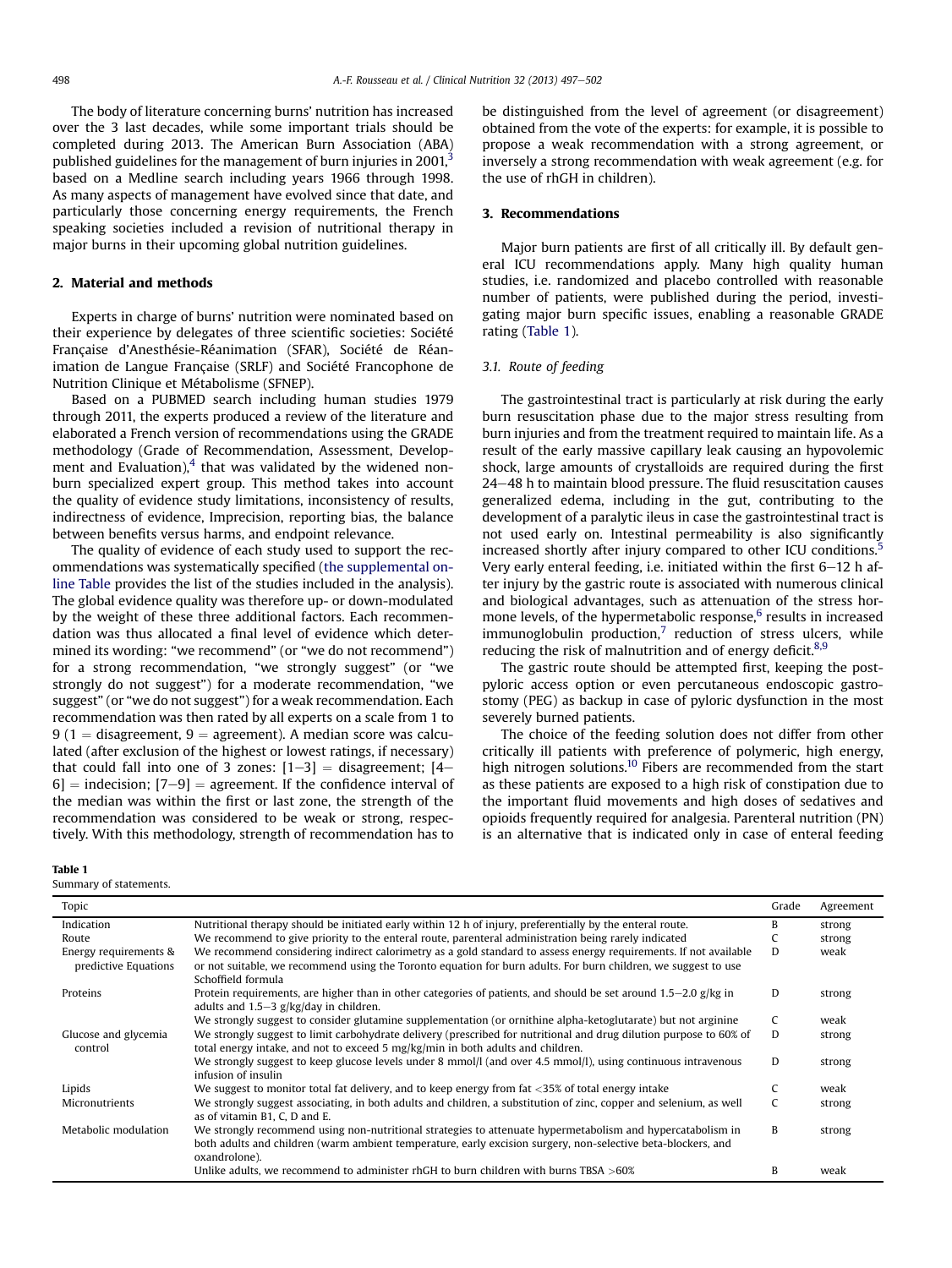failure, or contraindication to the latter. PN implies an even stricter monitoring of glycemia and adherence to the patient's energy requirement to avoid overfeeding. The deleterious effects attributed to PN were observed in the late 80ies in the context of "hyperalimentation" [11](#page-4-0) which was delivered without tight glucose control.

These access issues do also apply to children in whom postpyloric tube placement is even easier, occurring nearly automatically with gastric placement attempts.

## 3.2. Energy requirements

Patients with severe burn injuries develop an important and prolonged hypermetabolic response, grossly proportional to the severity of the injury: this response is caused by the important endocrine stress response, the inflammatory response (multiple mediators), the classical factors age and sex, and the extent and timing of the wound healing. The energy requirements after major burns are significantly increased above basal resting energy expenditure (REE), but the increase is variable over time, $12$  and grossly proportional to the burned body surface area (TBSA). In the late 70ies, while burn care was developing, the clinical observation of massive weight loss and the metabolic measurements lead to the development of the concept of "hyperalimentation" which frequently resulted in massive overfeeding, as the delivery of 5000 kcal/day was considered normal with the historical Curreri equation.<sup>[13](#page-4-0)</sup> But the early weight based plus TBSA based equations did not consider the changes over time: several studies have shown that the REE increase was most pronounced during the first weeks, decreasing progressively thereafter. Advances in burn care have reduced the magnitude of the hypermetabolic response, resulting in more moderate feeding targets.

On the other hand, nutritional requirements calculated on the usual ICU fixed weight based equations  $(25-30 \text{ kcal/kg/d})$  result in underfeeding.<sup>14</sup> Further the stress factors used to modulate the Harris & Benedict equation have been shown to be either very inexact, or totally wrong. Overfeeding causes morbidity such as fatty liver infiltration and increased infectious morbidity.<sup>[11,15](#page-4-0)</sup> In children the Hildreth and Galveston equation incur the same risk of overfeeding.

For the above reasons, indirect calorimetry is the gold standard for determination of energy requirements both in adults and children. Practically, the measurements are made in the fed state, and the results of the analysis are rounded to the upper 100 value, without exceeding  $+10%$  of the measured value. In absence of this tool, the Toronto equation (Table 2), which is based on multiple regression analysis of an important number of calorimetric studies, is a well validated alternative.<sup>[16,17](#page-4-0)</sup>

In children, and in absence of calorimetry, the Schofield equation appears as a reasonable alternative, while keeping in mind it might

Table 2

| Best predictive equations according to the burn literature. |  |
|-------------------------------------------------------------|--|
|-------------------------------------------------------------|--|

| Age<br>category            | Equation  | Requirement (kcal/day)                                                                                                                                                                   |
|----------------------------|-----------|------------------------------------------------------------------------------------------------------------------------------------------------------------------------------------------|
| Adults                     | Toronto   | $-4343 + (10.5 \times %TBSA) + (0.23 \times$ caloric intake)<br>$+$ (0.84 $\times$ REE by Harris-Benedict «crude») +<br>$(114 \times t^{\circ}) - (4.5 \times \text{days after injury})$ |
| Girls<br>$3-10$ yrs        | Schofield | $(16.97 \times \text{weight in kg}) + (1.618 \times \text{height in cm})$<br>$+371.2$                                                                                                    |
| <b>Boys</b><br>$3-10$ yrs  | Schofield | $(19.6 \times$ weight in kg) + $(1.033 \times$ height in cm)<br>$+414.9$                                                                                                                 |
| Girls<br>$10-18$ yrs       | Schofield | $(8.365 \times$ weight in kg) + $(4.65 \times$ height in cm)<br>$+200$                                                                                                                   |
| <b>Boys</b><br>$10-18$ yrs | Schofield | $(16.25 \times \text{weight in kg}) + (1.372 \times \text{height in cm})$<br>$+515.5$                                                                                                    |

underestimate the requirements, $18$  and that the result of the calculation should be rounded upwards. For clinicians used to the older equations the results of the Schoffield equation might seem very low: this feeling should be attenuated by the knowledge that children have been massively overfed until the late 80s with severe related complications.<sup>15</sup> The major drawback of the Schofield equation is to be a fixed equation, not integrating changes over time.

Patients with major burns appear to be as sensitive to overfeeding as other critically ill patients. Due to the important volumes of dextrose 5% solutions delivered during the first week to treat hypernatremia, and/or to the use of the fat solubilized sedative propofol in many centers it is particularly important to include these non-nutritional sources of carbohydrates and lipids in the total energy count.<sup>[19](#page-4-0)</sup>

#### 3.3. Proteins and specific amino-acids

Proteins requirements have been considered to be around  $1.5-$ 2 g/kg/d since the early 80ies.<sup>[20](#page-4-0)</sup> Protein intakes above 2.2 g/kg/ d have no further beneficial effects on net protein synthesis.<sup>2</sup> Protein intakes up to 3 g/kg/d have been reported in children without real advantage.<sup>[22](#page-4-0)</sup>

Glutamine is an amino-acid becoming conditionally essential for burn patients. It is a favorite substrate for lymphocytes and enterocytes. A few small monocentric studies about glutamine supplementation in burn patients have been performed but present many variations in terms of dose, route and duration of administration, studied population or objectives. Inconstant results are observed regarding impact on infectious complications, length of stay and mortality.<sup>[23](#page-4-0)-[28](#page-4-0)</sup> A large on-going American burn trial should provide answers. Currently, it is therefore difficult to recommend a precise dose, a route, or duration of administration. Doses reported for other critical patients should probably be considered:  $0.3$  g/kg/d during  $5-10$  days. In burn children, administration during less than 3 days has been demonstrated to have no effect.<sup>[29](#page-4-0)</sup>

Ornithine alpha-ketoglutarate, only available in France for enteral administration, is the precursor of glutamine and therefore an alternative. Administration during the acute phase of burn care seems to enhance wound healing.<sup>[30](#page-4-0)</sup>. Daily intake of 30 g divided in 2 or 3 boluses has been shown to be efficient in improving nitrogen balance[.31,32](#page-4-0)

Currently, there is no evidence in the literature to recommend arginine supplementation in burn patients.<sup>[33](#page-4-0)</sup>

## 3.4. Carbohydrates and glycemic control

The number of recent studies investigating carbohydrate requirements in burns is limited. A few sophisticated isotopic studies conducted in adult<sup>[15](#page-4-0)</sup> and pediatric<sup>[34](#page-5-0)</sup> burn patients and recent re-views and guidelines<sup>[35](#page-5-0)–[37](#page-5-0)</sup> enable recommending to deliver 55– 60% of energy as carbohydrates without exceeding 5 mg/kg/min both in adults and children: this number corresponds to 7 g/kg/day in a standard adult patient.

Regarding glucose control and intensive insulin therapy (ITT), the recent evidences and words of caution from other categories of critically ill patients probably apply<sup>38</sup>: intensive insulin therapy conveys a risk of hypoglycaemia, that is likely to be particularly elevated in burn patients as their nutritional requirements are elevated and frequently delivered over shorter periods of time (with elevated pump rates up to 150 ml/h) due to the frequent interruptions of feeding associated with the numerous interventions under anesthesia that their treatment requires.

Nevertheless, a reasonable control with glucose targets between 5 and 8 mmol/l is associated with significant clinical benefits as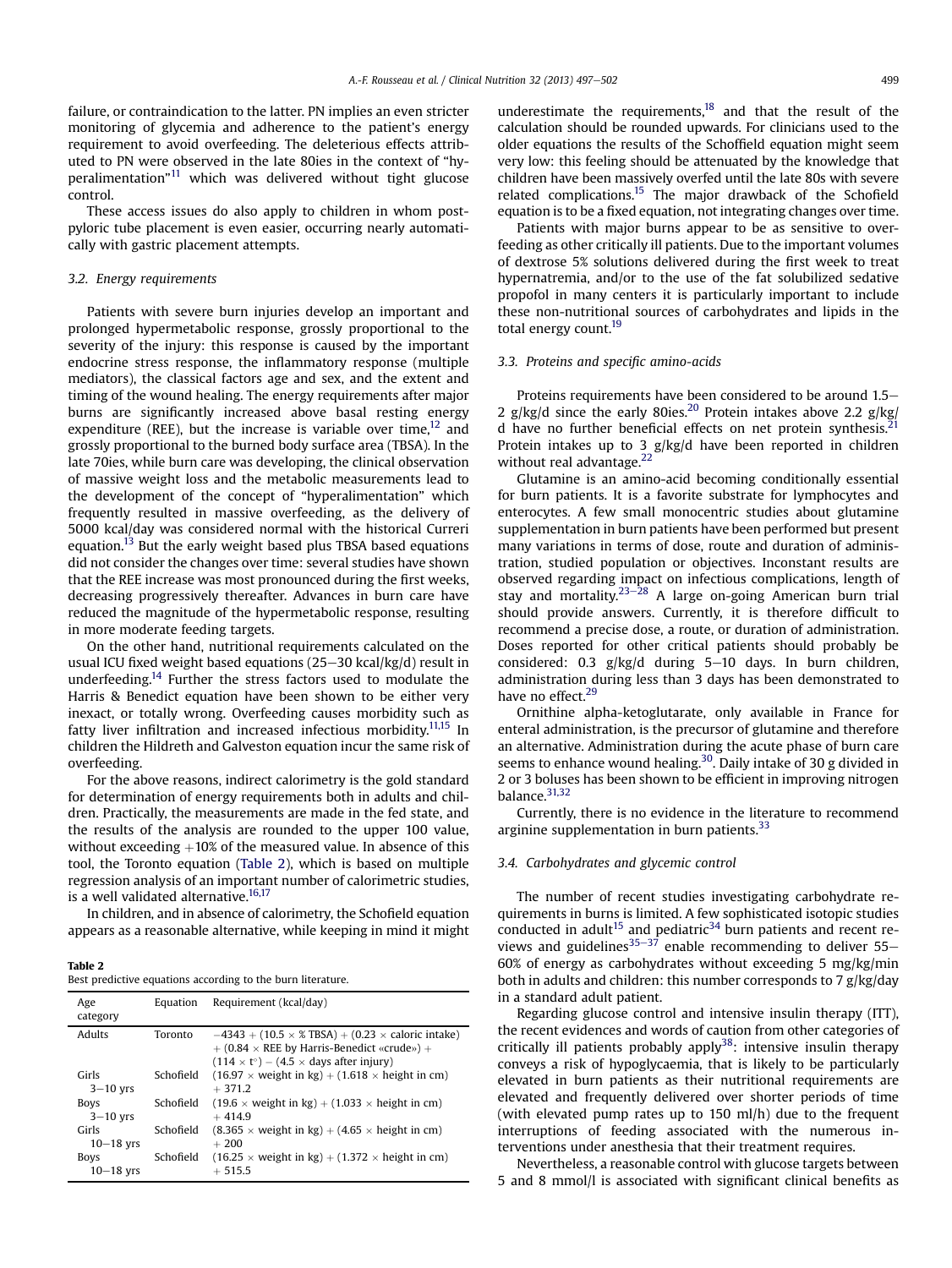shown by both retrospective<sup>[39](#page-5-0)–[42](#page-5-0)</sup> and prospective<sup>43</sup> burn studies. Observed benefits include better graft take, less infectious complications, and decreased mortality. The exact cut off for benefit has not yet been defined, leaving the clinician with the general ICU recommendations, of glucose  $6-8$  mmol/l (100-150 mg/dl).

New glucose control strategies have also been investigated in burns but can still not be recommended as general clinical practice. Metformine that reduces blood glucose by several mechanisms might be an alternative to insulin in some cases  $44,45$  but the risk of lactic acidosis should be considered. Exenatide, a new incretin that inhibits glucagon secretion, might reduce the exogenous insulin requirements as shown in a preliminary pediatric burn study.<sup>[46](#page-5-0)</sup>

## 3.5. Lipids

Small amounts of fat are required to prevent essential fatty acid deficiency: only few studies are available regarding lipid re-quirements in burns. The two available studies<sup>[47,48](#page-5-0)</sup> show that burn patients seem to be particularly sensitive to the total lipid load. Negative impact on hospital length of stay and on infection risk have been reported with total lipids intakes reaching 35% of energy requirements compared with 15%. As the current industrial preparations provide  $30-52\%$  of total energy as fat, the limitation of fat intakes requires hospital compounding. Due to this apparent sensitivity, it is also recommended to monitor the non-nutritional lipid intakes, such as delivered with the sedative propofol, which can reach  $15-30$  g/day in adults.

The place of omega-3 fatty acids or other mono- or polyunsaturated fatty acids remains to be defined: in this area also, there are on-going trials.

## 3.6. Micronutrient requirements

Patients with major burns have increased micronutrients requirements (i.e. trace elements and vitamins) due to their hypermetabolic response, to their wound healing requirements and to the important cutaneous exudative losses which characterize burns with open wounds. An intense oxidative stress is associated with burn injury which in combination with the intense inflammatory response contributes to the exhaustion of the endogenous antiox-idant defenses which are highly dependent on micronutrients.<sup>[49](#page-5-0)</sup> The delivery of standard micronutrient intakes invariably results in clinical deficiency syndromes that become clinically visible by the end of the first month with delayed wound healing and infectious complications: the biological deficits are already detectable by the end of the first week.

The industrial enteral feeding solutions or the parenteral multivitamin and multi-trace element solutions are insufficient to cover the elevated major burn patients' requirements. The substitution of the losses and the increased nutritional requirements cannot be covered by the enteral route (due to absorption antagonism and competition between trace elements delivered in supra-nutritional doses).

Regarding vitamin requirements, the clinical studies have mainly investigated vitamin B, C, E and D[.50](#page-5-0) Additional thiamin intake normalizes lactate and pyruvate metabolism. $51$  Clinical benefits have been shown with reduction of oxidative stress, and improved wound healing using doses of vitamin C and E  $1.5-3$ times higher than recommended daily intakes in children and adults.<sup>[52](#page-5-0)</sup> The results are not as clear with vitamin D, which is deficient and contributes to the development of osteoporosis in patients with major burns. Standard intakes are obviously insuffi-cient: 400 IU/day of vitamin D2 do not improve bone density.<sup>[53](#page-5-0)</sup>

The nutritional requirements for vitamin C have been shown to remain elevated during the entire acute phase  $(0.5-1)$  g/day). Recently Vitamin C has been administered at very high early doses (0.66 mg/kg/h for 24 h) since the early 2000s in human and animal studies. This treatment appears to stabilize the endothelium, thereby reducing the capillary leak and the fluid resuscitation requirements by about 30%.<sup>[54](#page-5-0)</sup> This intervention is by no means conventional nutrition but an adjunctive therapy to resuscitation, and requires validation (NCT01587261).

Among trace elements, three have been shown to be particularly important in immunity and wound healing of both adult and pediatric burn casualties. Copper (Cu), selenium (Se) and zinc (Zn) are lost in large quantities with the exudative losses, the losses per-sisting as long as the burns wound are not closed.<sup>[55](#page-5-0)</sup> The duration for elevated substitution requirements is therefore determined by the burned surface:  $7-8$  days for burns  $20-40%$ , 2 weeks with burns  $40-60\%$  and 30 days for burns  $> 60\%$  TBSA. The early substitution from admission is associated with reduction of lipid peroxidation, improved antioxidant defenses, improved immunity with lower incidence of infectious complications, improved wound healing and shorter ICU stay.<sup>56,57</sup> Competition between Cu and Zn for intestinal absorption (metallothionein transporter) makes the administration of enteral substitution doses inefficient.

The same considerations apply to children using substitution doses calculated at the prorate of their body weight or body surface.<sup>[58](#page-5-0)</sup>

## 3.7. Non-nutritional management of hypermetabolism

In addition to early enteral nutrition,<sup>59</sup> several non-nutritional strategies are recommended to attenuate the hypermetabolic response to burn injury: maintenance of nursing environmental temperature at  $28-30$  °C,<sup>60</sup> early excision and coverage of deep burn wounds $61$  and administration of agents stimulating protein synthesis (non-selective beta-blockers, oxandrolone). Pain control and early institution of exercise therapy programme are essential additive measures for metabolic resuscitation as in any ICU patient.

Benefits of non-selective beta-blockers are best demonstrated in children, $62$  they seem to be less important in adults. Use of propranolol at a dose titrated to reduced basal heart rate by 20% is noted to decrease cytokines or stress hormones release and to lessen both hypermetabolism and hypercatabolism. $63-66$  $63-66$  $63-66$ 

Decrease in mortality $67$  and length of stay $68$  has been demonstrated after administration of oxandrolone (10 mg/12 h). In addition, beneficial effects are described on weight loss, protein catabolism and healing time, as well as on bone metabolism, both during acute<sup>[68](#page-5-0)-[70](#page-5-0)</sup> and rehabilitation periods.<sup>71,72</sup>. Similar effects are observed in children (0.1 mg/kg/12 h). The administration of oxandrolone requires a close monitoring of liver function.

Propranolol and oxandrolone are the two best cost-effective pharmacotherapies for burns hypermetabolism. A role for combined therapy is currently under trial (NCT00675714). It is recommended to start administration after the resuscitation phase: at the end of the first week for propranolol, and a little later for oxandrolone. Of note the early administration (i.e. during the first week) of both drugs alone or in combination is under investigation. Treatment duration is currently not defined but could correspond to the hospitalization stay, except during septic events. According to sparse data, $73$  a prolonged administration during the rehabilitation phase might be considered.

Administration of recombinant human growth hormone (rhGH) is not recommended in burn adults. Unlike in general intensive care population,[74](#page-5-0) no adverse impact on mortality was observed in burn patients. However, rhGH effects are not better than oxandrolone, <sup>[69](#page-5-0)</sup> while disclosing adverse hyperglycemia.<sup>[75](#page-5-0)</sup> In burn children, rhGH treatment seems to be an effective and secure strategy, probably related to a proven GH deficiency associated with growth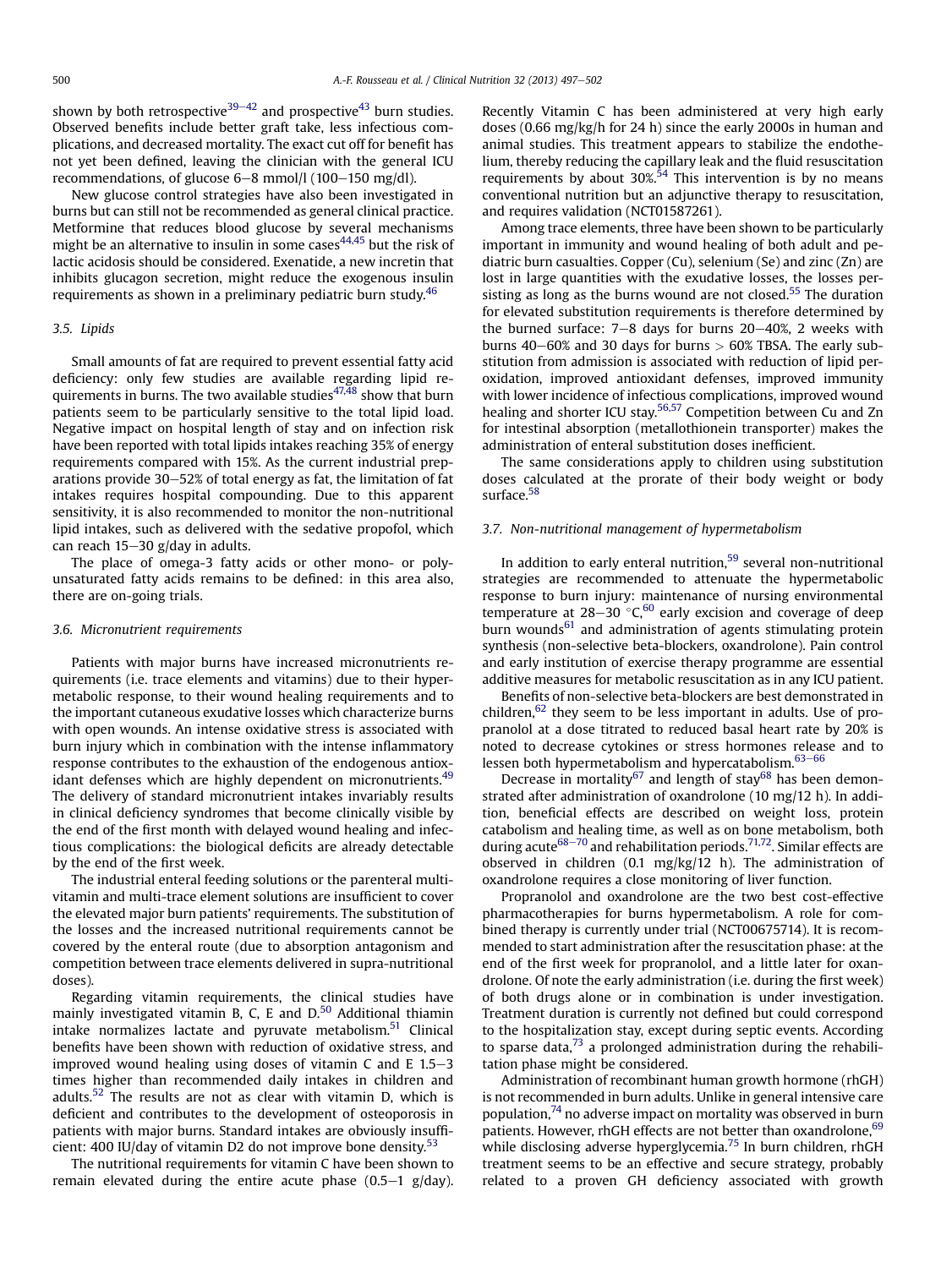<span id="page-4-0"></span>impairment (stunting). In this population, rhGH treatment (0.05-0.2 mg/kg/d) has been demonstrated to enhance donor site heal-ing<sup>[76,77](#page-5-0)</sup> and to reduce hypermetabolism and growth deficit.<sup>[78,79](#page-5-0)</sup> Ideal duration of treatment is still to be determined: until now treatments for up to one year have been tested and shown to be safe.

## 4. Conclusion

Artificial nutrition of patient suffering major burns is a highly specific therapy. Early enteral feeding, started within the first 12 h after injury, is an integral part of initial resuscitation. Nutrient requirements are not constant over time but are generally substantially higher than those of other critically ill patients: weight based predictive formula are consequently inaccurate. In addition, trace elements deficiencies develop early on in the most severe burn patients because of the cutaneous exudative losses. Major burns need an early supplementation with supra-nutritional amounts of zinc, copper and selenium to prevent deficiency related complications. Nutritional and metabolic problems related to burn injury require the early implementation of complementary strategies. Non-nutritional therapies are essential to reduce hypermetabolism and hypercatabolism (high ambient temperature, early wound excision and coverage, non-selective beta-blockers and anabolic agents). The routine use of propranolol and oxandrolone has reached a very high level of evidence. Further large studies are needed to precise some of their optimal modalities.

# Conflicts of interest

Authors have no conflict of interest to declare. There was no industrial sponsoring of the guideline process.

#### Acknowledgments

The experts worked under the presidency of the Professors Noel Cano (Human Nutrition Unit, INRA and Clermont University), Dominique Hurel (Intensive Care Unit, F. Quesnay Hospital, Mantes-La-Jolie), Jean-Yves Lefrant (Surgical Intensive Care Unit, University Hospital, Nîmes), Jean-Charles Preiser (Department of Intensive Care, Erasme University Hospital, Brussels), and Fabienne Tamion (Medical Intensive Care Unit, University Hospital, Rouen)

Three authors (AFR, MRL, MMB) contributed equally to the recommendations and made the Medline search, analyzed the trials, elaborated the recommendations, attended the voting meetings and contributed to the various stages of the manuscript. CI provided scientific back up, attended the meetings and contributed to the finalization of the manuscript. We would like to thank Dr Eric Bourgeois who contributed to the literature search while he was working at the Hôpitaux de l'Assistance Publique in Paris.

## Appendix A. Supplementary data

Supplementary data related to this article can be found at [http://](http://dx.doi.org/10.1016/j.clnu.2013.02.012) [dx.doi.org/10.1016/j.clnu.2013.02.012.](http://dx.doi.org/10.1016/j.clnu.2013.02.012)

#### References

- 1. Wassermann D. Severity of burn injuries, epidemiology, prevention-French burn care organisation. Pathol Biol 2002;50:65-73.
- 2. Peck MD. Epidemiology of burns throughout the world. Part I: distribution and risk factors. Burns 2011;37:1087-100.
- 3. Ahrenholz DH, Cope N, Dimick AR, Gamelli RL, Gillepsie RW, Kagan RJ, et al. Practice guidelines for burn care. Chap.12. Initial nutritional support of burn patients. J Burn Care Rehabil 2001;22(Suppl):59S-66S.
- 4. Kavanagh BP. The GRADE system for rating clinical guidelines. PLoS Med 2009;6:e1000094.
- 5. Deitch EA. Intestinal permeability is increased in burn patients shortly after injury. Surgery  $1990; 107:411-6$ .
- 6. Mochizuki H, Trocki O, Dominioni L, Brackett KA, Joffe SN, Alexander JW. Mechanism of prevention of postburn hypermetabolism an catabolism by early enteral feeding. Ann Surg  $1984;200:297-310$ .
- 7. Lam NN, Tien NG, Khoa CM. Early enteral feeding for burned patients: an effective method which should be encouraged in developing countries. Burns  $2008:34:192-6.$
- 8. Chiarelli A, Enzi G, Casadei A, Baggio B, Valerio A, Mazzoleni F. Very early nutrition supplementation in burned patients. Am *J Clin Nutr* 1990; **51**:1035-9.
- 9. Venter M, Rode H, Sive A, Visser M. Enteral resuscitation and early enteral feeding in children with major burns-effect on McFarlane response to stress. Burns 2007:33:464-71.
- 10. Singer P, Berger MM, Van den Berghe G, Biolo G, Calder P, Forbes A, et al. ESPEN guidelines on parenteral nutrition: intensive care. Clin Nutr 2009:28:387-400.
- 11. Herndon DN, Barrow RE, Stein M, Linares H, Rutan R, Abston S. Increased mortality with intravenous supplemental feeding in severely burned patients.  $I$  Burn Care Rehabil 1989;10:309-13.
- 12. Cunningham JJ. Factors contributing to increase energy expenditure in thermal injury: a review of studies employing indirect calorimetry. J Parenter Enteral Nutr 1990:14:649-56.
- 13. Rodriguez NA, Jeschke MG, Williams FN, Kamolz LP, Herndon DN. Nutrition in burns: Galveston contributions. J Parenter Enteral Nutr 2011;35:704-14.
- 14. Rimdeika R, Gudaviciene D, Adamonis K, Barauskas G, Pavalkis D, Endzinas Z. The effectiveness of caloric value of enteral nutrition in patients with major burns. Burns.  $2006:32:83-6$ .
- 15. Burke JF, Wolfe RR, Mullany CJ, Matthes DE, Bier DM. Glucose requirements following burn injury. Ann Surg 1979;190:274-85.
- 16. Allard JP, Pichard C, Hoshino E, Stechison S, Fareholm L, Peters WJ, et al. Validation of a new formula for calculating energy requirements of burn patients. J Parenter Enteral Nutr 1990;14:115-8.
- 17. Royall D, Fairholm L, Peters WJ, Jeejeebhoy KN, Allard JP. Continuous measurement of energy expenditure in ventilated burn patients: an analysis. Crit Care Med 1996;22:399-406.
- 18. Suman OE, Mlcak RP, Chinkes DL, Herndon DN. Resting energy expenditure in severely burned children: analysis of agreement between indirect calorimetry and prediction equations using the Bland-Altman method. Burns 2006;32:335-42.
- 19. Berger MM, Revelly JP, Wasserfallen JB, Schmid A, Bouvry S, Cayeux MC, et al. Impact of a computerized information system on quality of nutritional support in the ICU. Nutrition  $2006;22:221-9$ .
- 20. Alexander JW, McMillan BG, Stinnett JD, Ogle CK, Bozian RC, Fischer JE, et al. Beneficial effects of aggressive protein feeding in severely burned children. Ann Surg 1980;192:505-17.
- 21. Wolfe RR, Goodenough RD, Wolfe MH. Isotopic approaches to the estimation of protein requirements in burn patients. Adv Shock Res 1983;9:81-98.
- 22. O'Neil CE, Hutsler D, Hildreth MA. Basic nutritional guidelines for pediatric burn patients. J Burn Care Rehabil 1989;10:278-84.
- 23. Wischmeyer PE, Lynch J, Liedel J, Wolfson R, Riehm J, Gottlieb L, et al. Glutamine administration reduces gram-negative bacteremia in severely burned patients: a prospective, randomized, double-blind trial versus isonitrogenous control. Crit Care Med  $2001;29:2075-80$ .
- Garrel D, Patenaude J, Nedelec B, Samson L, Dorais J, Champoux J, et al. Decreased mortality and infectious morbidity in adult burn patients given enteral glutamine supplements: a prospective, controlled, randomized clinical trial. Crit Care Med  $2003;31:2444-9$ .
- 25. Peng X, Yan H, You Z, Wang P, Wang S. Effects of enteral supplementation with glutamine granules on intestinal mucosal barrier function in severe burned patients. Burns 2004;30:135-9.
- 26. Peng X, Yan H, You Z, Wang P, Wang S. Clinical and protein metabolic efficacy of glutamine granules-supplemented enteral nutrition in severely burned patients. Burns 2005;31:342-6.
- 27. Zhou YP, Jiang ZM, Sun YH, Wang XR, Ma EL, Wilmore D. The effect of supplemental enteral glutamine on plasma levels, gut function, and outcome in severe burns: a randomized, double-blind, controlled clinical trial. J Parenteral Enteral Nutr  $2003:27:241-5$ .
- 28. Peng X, Yan H, You Z, Wang P, Wang S. Glutamine granule-supplemented enteral nutrition maintains immunological function in severely burned patients. Burns 2006:32:589-93.
- 29. Sheridan RL, Prelack K, Yu YM, Lydon M, Petras L, Young VR, et al. Short-term enteral glutamine does not enhance protein accretion in burned children: a stable isotope study. Surgery 2004;135:671-8.
- 30. Coudray-Lucas C, LeBever H, Cynober L, DeBandt JP, Carsin H. Ornithine aketoglutarate improves wound healing in severe burn patients: a prospective randomized double-blind trial versus isonitrogenous controls. Crit Care Med 2000;28:1772-6.
- 31. De Bandt JP, Coudray-Lucas C, Lioret N, Lim SK, Saizy R, Giboudeau J, et al. A randomized controlled trial of the influence of the mode of enteral ornithine a-ketoglutarate administration in burn patients. *J Nutr* 1998; **128**: 563-8.
- 32. LeBricon T, Coudray-Lucas C, Lioret N, Lim SK, Plasart F, Schlegel L, et al. Ornithine a-ketoglutarate metabolism after enteral administration in burn patients: bolus compared with continuous infusion. Am *J Clin Nutr*  $1997;65:512-8$ .
- 33. Yan H, Peng X, Huang Y, Zhao M, Li F, Wang P. Effects of early enteral arginine supplementation on resuscitation of severe burn patients. Burns  $2007;33:179-84$ .